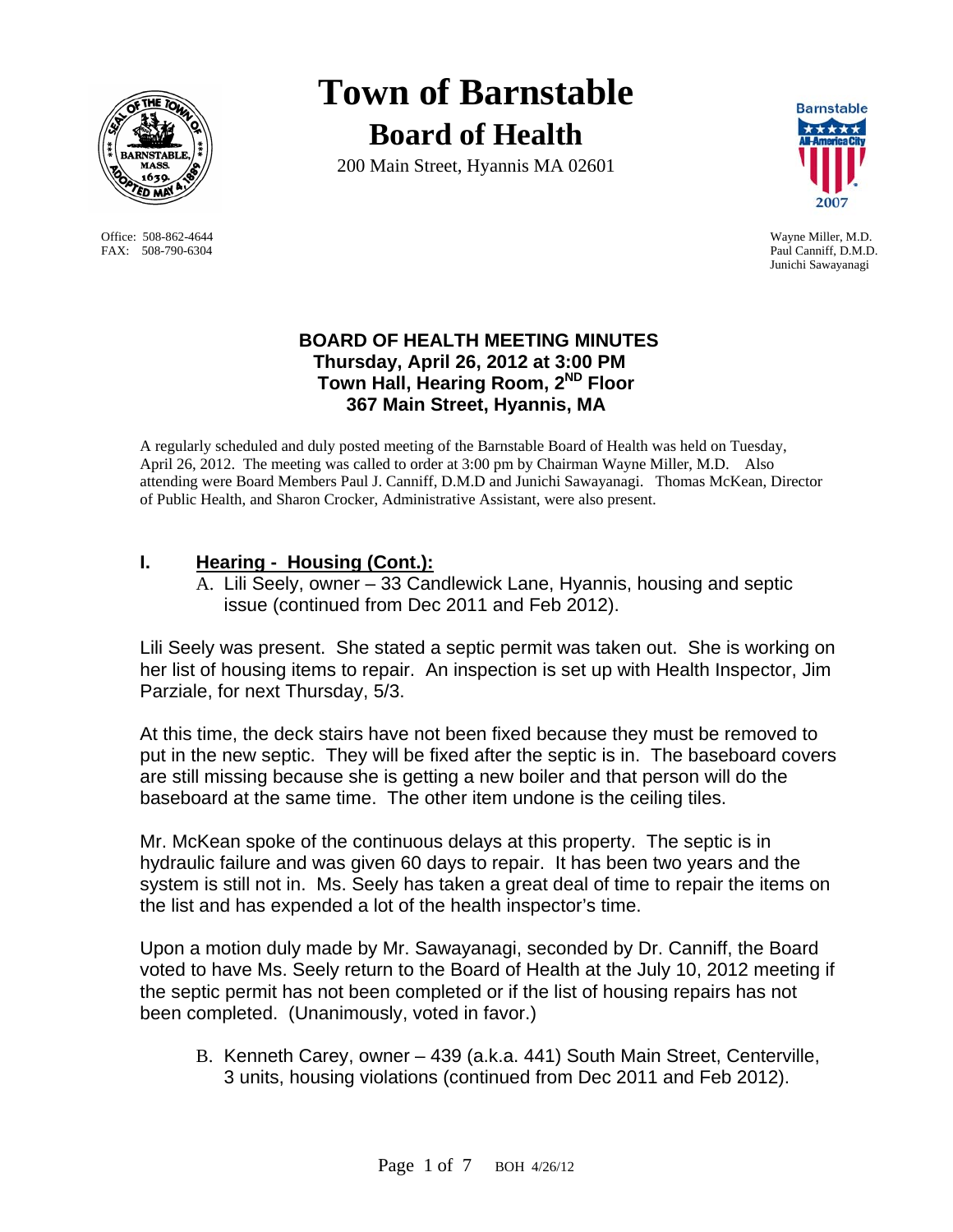Kenneth Carey was present. The Building Department inspected the new porch last week and it passed inspection. The septic system has been engineered and is on the agenda for next month – May 8, 2012. The Board will review the septic plans at that time.

## **II. Hearing – Show Case: Housing (Cont.):**

Cancelled. Craigville Motel, 8 Shootflying Hill Road, Centerville, insufficient heat to Repairs occupants and use of space heaters, operation of motel without a valid Completed license for 2012 (Continued from March 2012).

## **III. Hearing – Connect to Sewer (Cont.):**

30 Thornton Drive – Business Condos. Barnstable.

| Owners:                    |         |                              |
|----------------------------|---------|------------------------------|
| A. William and Rita Amaral | 1 Unit  | Map/Parcel 296-008-00A       |
| <b>B.</b> Richard Fleming  | 2 Units | Map/Parcel 296-008-00B & 00C |
| C. Bert Mosher             | 1 Unit  | Map/Parcel 296-008-00D       |
| D. Michael Michnay         | 2 Units | Map/Parcel 296-008-00E & 00F |

Sean Enright was present and represented William and Rita Amaral. Also present were owners Richard Fleming and Bert Mosher.

Richard Fleming said his attorney researched and learned that the property never had condominium papers filed. He is looking into having the units subdivided so they each can hook up to the sewer independently.

Sean Enright said two septic systems were located -one in the front and one in the rear. Units D, E and F are connected to the septic located in the rear. Mr. Mosher in unit D is going to relocate his toilet facility to the front of the building and then hook up to sewer in the front of the building once the subdivision is created. Mr. Fleming said that only one of his two units has a toilet facility and that is hooked up to the septic in the front of the building and he will hook up the units to the sewer once the subdivision is all set.

Mr. Enright said that Mr. Amaral is also willing to hook up to the sewer and his toilet facility is in the front of the building and currently piped to the septic system in the front.

This would leave only Michael Michnay's units (E&F), piped to a septic system in the back, to be resolved.

Upon a motion duly made by Dr. Canniff, seconded by Mr. Sawayanagi, the Board voted to continue to the August 21, 2012, meeting to allow the legal matters to be worked out. (Unanimously, voted in favor.)

## **IV. Hearing – Housing (New):**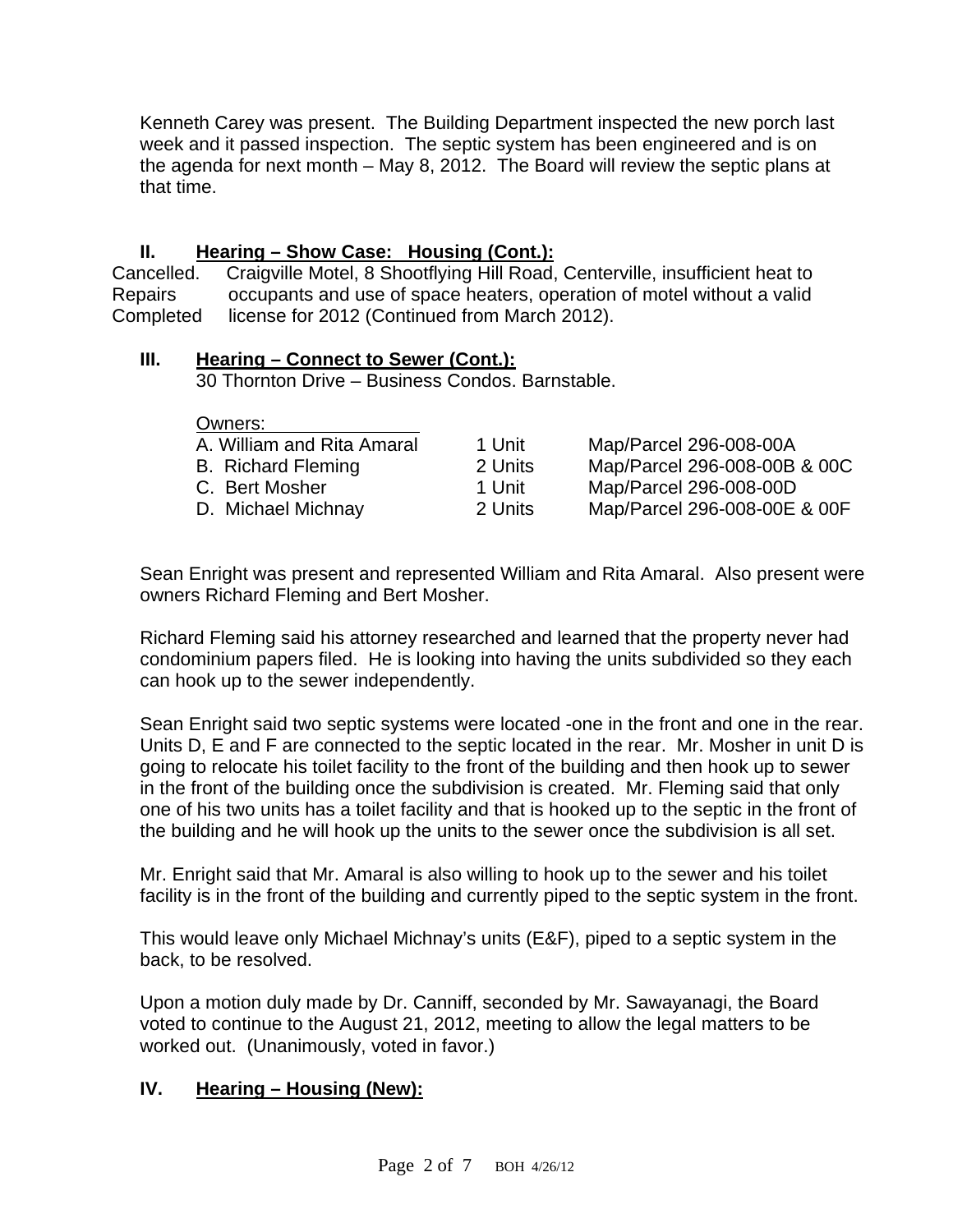Fisherman's Village Condo Association, violation – draining, grade is slanting down towards foundation.

Paul Baron, management for complex, and Linda Stevens, Trustee, were both present. The violation was identified as a result of an inspection to investigate a complaint received. The inspector noticed the ground along the exterior wall of Unit#15 pitches back towards the foundation. This has allowed for the accumulation of water.

Paul Baron said he has spoken to a landscaper for solutions. The recommendation is to put in a dry-well to collect any water. Mr. Baron had requested a hearing because he had understood the violation letter to specify that they needed to regrade and he did not know how he was going to accomplish this. He would be happy to install a drywell as a solution, if acceptable. He has already replaced the rug in the common area which was also requested in the violation letter.

Mr. McKean explained that the method of fixing the violations is up to the condominium as long as water does not collect and pitch back into the foundation. All were in agreement that a drywell would be acceptable.

The Board acknowledged that the drywell would be a good solution to correct the violation and management will move forward with the installation of a drywell.

#### **V. Hearing – Septic Failure:**

Peter Sullivan, Sullivan Engineering, representing Richard Callahan, owner – 120 Bridge Street, Osterville, septic failure, house is not in use, requesting an extension.

Peter Sullivan was present and said the property is in the marine zone. The lot rents space out to Oyster Harbors Marine to park boats there and there is also the house at the location.

The owner is trying to figure out the best use for the property without losing the flow associated with it right now.

The water has been left on because it was heated this past winter. The house is vacant and will remain vacant for a year – as they determine the use.

Upon a motion duly made by Mr. Sawayanagi, seconded by Dr. Canniff, the Board granted an extension for one year on the septic repair; or, until the house is occupied – which ever is sooner. (Unanimously, voted in favor.)

#### **VI. Variances – Septic (Cont.)**

Peter Sullivan, Sullivan Engineering, representing C. William Carey, owner – 986 Sea View Avenue, #A, Osterville, Map/Parcel 091-002, 2.72 acre parcel,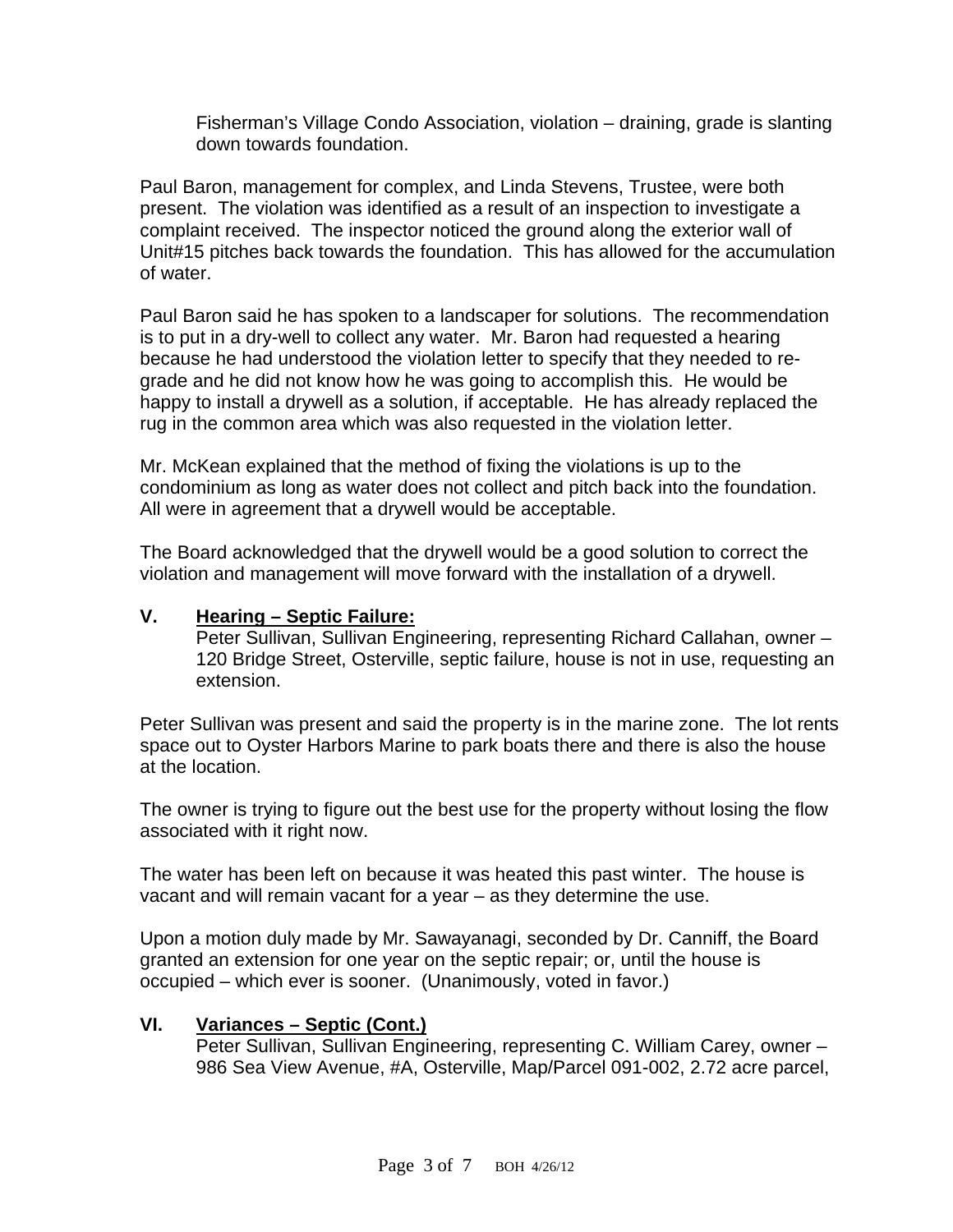proposal to grandfather the four bedroom house without installing new septic system (continued from June 2011).

The Board reviewed the prior minutes pertaining to this property and did not have any issue with the house referred to as Unit# A to be a four bedroom. The Board was aware there is another house on the property – the other house was not discussed at this meeting.

Upon a motion duly made by Mr. Sawayanagi, seconded by Dr. Canniff, the Board voted to approve the existing septic system as a grandfathered four- bedroom system for Unit # A at 986 Sea View Ave, Osterville. (Unanimous, voted in favor.)

#### **VII. Variances – Septic (New):**

A. Peter McEntee, Engineering Works, was representing Richard Largay, owner – 75 Indian Trail, Barnstable, Map/Parcel 336-002, 3.55 acre parcel, septic repair of failed system, three variances.

The staff has no objections to the plan submitted. They believe it meets the maximum feasibility criteria.

Upon a motion duly made by Dr. Canniff, seconded by Mr. Sawayanagi, the Board voted to approve the plan with the following conditions: 1) a three bedroom deed restriction will be recorded at the Barnstable County Registry of Deeds, and 2) a proper copy of the deed restriction will be submitted to the Health Division. (Unanimously, voted in favor.)

B. Theodore Skirvan, owner – 114 Long Pond Rd, 0.49 acre parcel, Marstons Mills, discrepancy of bedroom count on septic permit in file.

Thomas McKean recused himself.

Dr. Miller read the comments from the Health Inspection David Stanton who reviewed the file.

Mr. Skirvan explained the time log of events leading up to today. His original permit had a mark on it as a 3 bedroom which was changed to a 2 bedroom and the rest of the permit was filled out completely listing the flow to be 220 (consistent with a 2 bedroom). He stated that it was his understanding when he took a building permit out in 2005 to add a living room and a bedroom that he needed to expand his leaching system to allow the third bedroom or to remove the third bedroom. He said he requested the building permit be left open as he intended to bring the septic up to compliance for a three bedroom. He did increase his leaching system this month, April 2012.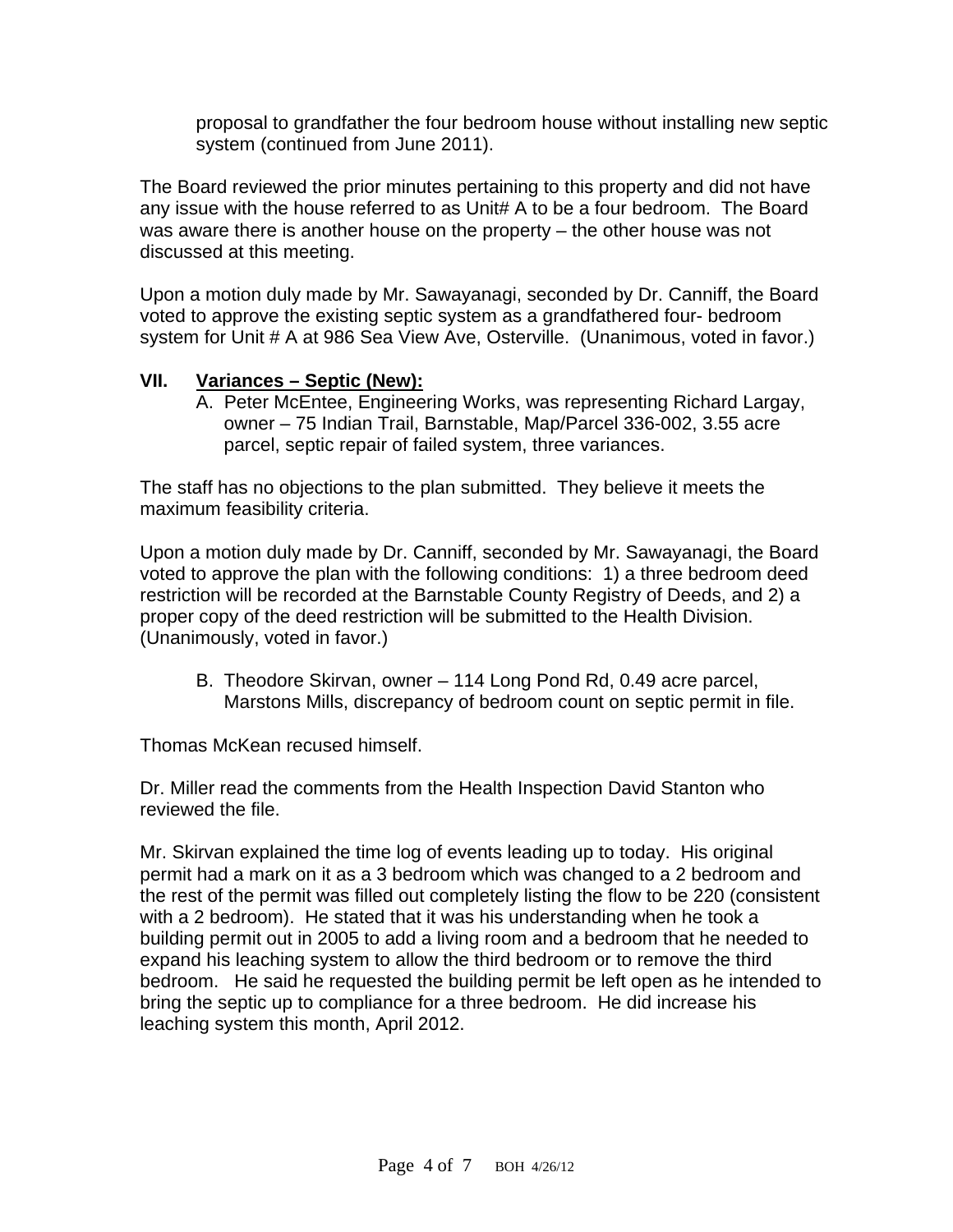The Board explained that the property is in the State Zone Two and the only way the property can be increased to a three bedroom is to install an innovative alternative (I/A) system per the State requirements.

Theodore Skirvan pointed out that of the 16 homeowners in the neighborhood, thirteen have smaller lots and all have three bedroom households.

The Board explained that unfortunately, the original permit was specified as a two bedroom and was designed as a two bedroom. Then the State Zoning took place before anything further was done with his house. The only way to increase to a 3 bedroom as it is in a zone two, state restricted zone is to put in an innovative alternative (I/A) system. This does not require sending out abutter's notices as it is not a variance request.

The property is confirmed to be a 2 bedroom with the existing septic and they want to meet with an engineer to discuss putting in an innovative alternative (I/A) system in place of the 1,000 gallon tank, to bring the system up to a 3 bedroom.

Upon a motion duly made by Dr. Canniff, seconded by Mr. Sawayanagi, the Board voted to continue to the May 8, 2012 meeting to present an innovative alternative system. (Unanimously, voted in favor.)

#### **VIII. Informal Discussion:**

A. Peter Sullivan, Sullivan Engineering, representing Michael Barnfield, owner - 233 Bay Lane, Centerville, Tight Tank Modification, discuss grey water system possibility.

Peter Sullivan discussed the possibility of having a greywater system added to the property. The house would have to be re-plumbed to separate water into the two systems but hopefully, the slab is still open from the interior work done. It is a tight tank system and the only one on Bay Lane. In 2011, the water was shut off as the owner was out of the country. The property has a lengthy record of pumping showing they have been responsible with their tight tank. Peter can meet the State setback but the Town setback is greater. There is 60 feet of setback to the wetlands. The Board said that as long as there is not an increase in flow, the setback of 50 feet has been allowed.

Peter spoke with Brian at DEP and he will consider the idea. Dr. Miller said he had been told by DEP in the past that unless a Title V system could be put in, then the option to add a separate greywater system was not available. The Board was happy to hear the State may be changing their views towards greywater systems.

Mr. McKean mentioned there is a similar split system with greywater near Weaquaquet Lake.

Mr. Sullivan will take the next step and speak to DEP in more detail.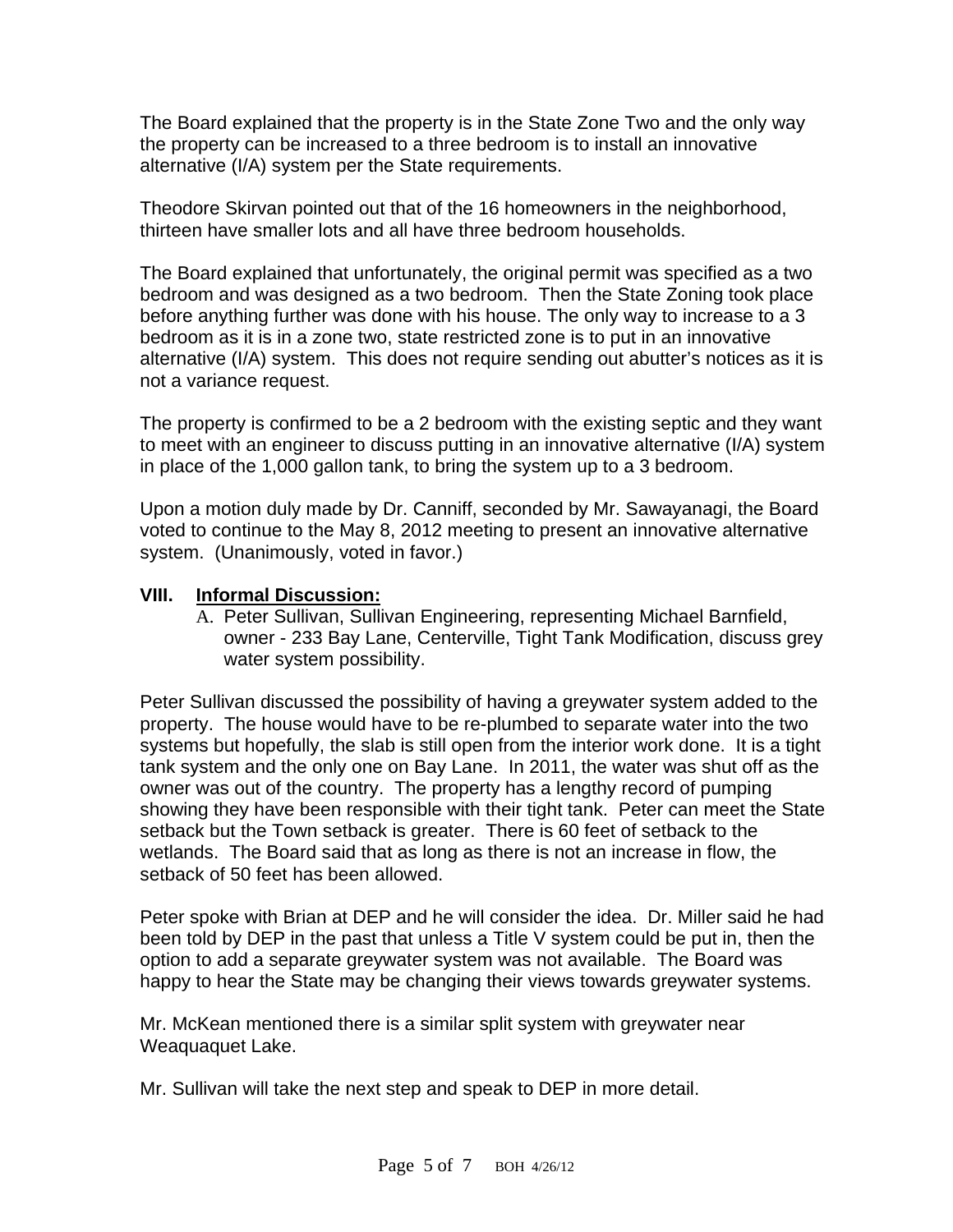## **IX. Variance – Food (New):**

A. Jason O'Toole, owner – Pizza Barbone, 390 Main St, Hyannis, toilet facility variance.

He had originally asked for 10 seats outside but he decided that it is actually too tight and adjusted the request to 8 seats outside. He said that each of the businesses rents the sidewalk space from the Town.

Jason adjusted his total seating request down from 59 seats to 57 seats. He has two restrooms to be used for both the customers and the staff. Two restrooms must be provided for 49 seats. The Board approved a maximum of 55 seats. If Mr. O'Toole is able to obtain a letter stating that the other bathrooms are available to Pizza Barbone during their working hours, the seating could reach 57.

Upon a motion duly made by Mr. Sawayanagi, seconded by Dr. Canniff, the Board voted to approve the toilet facility variance with the condition that the maximum number of seats at any one time is 55 seats with the two restrooms available. The owner may submit a letter to Thomas McKean stating that the other restrooms are available during the working hours of Pizza Barbone, at which time Mr. McKean will grant 57 seats. (Unanimously, voted in favor.)

WITHDRAWN B. Temporary Food Event: Ragnar Relay Series – May 11- May 12, 2012, mobile truck at Dowses Beach, Osterville.

## **X. Policy/ Regulation:**

A. Touchless Faucet – modification for automatic shut-off button type.

The Board did not have any issues with a faucet with an automatic shut-off button which allows the user to wash their hands after turning it on and not needing to make contact with faucet after that.

Upon a motion duly made by Dr. Miller and seconded by Mr. Sawayanagi, the Board voted to approve the modification to the touchless faucet regulation. (Unanimously, voted in favor.)

POSTPONED. B. Ban on Pharmacy Tobacco Sales.

The Legal Department is working on this. It will not be available for the May meeting.

#### **XI. Correspondence:**

Fred Safford, Esquire, representing Zale Corporation at Cape Cod Mall. regarding violation of piercing ear cartilage.